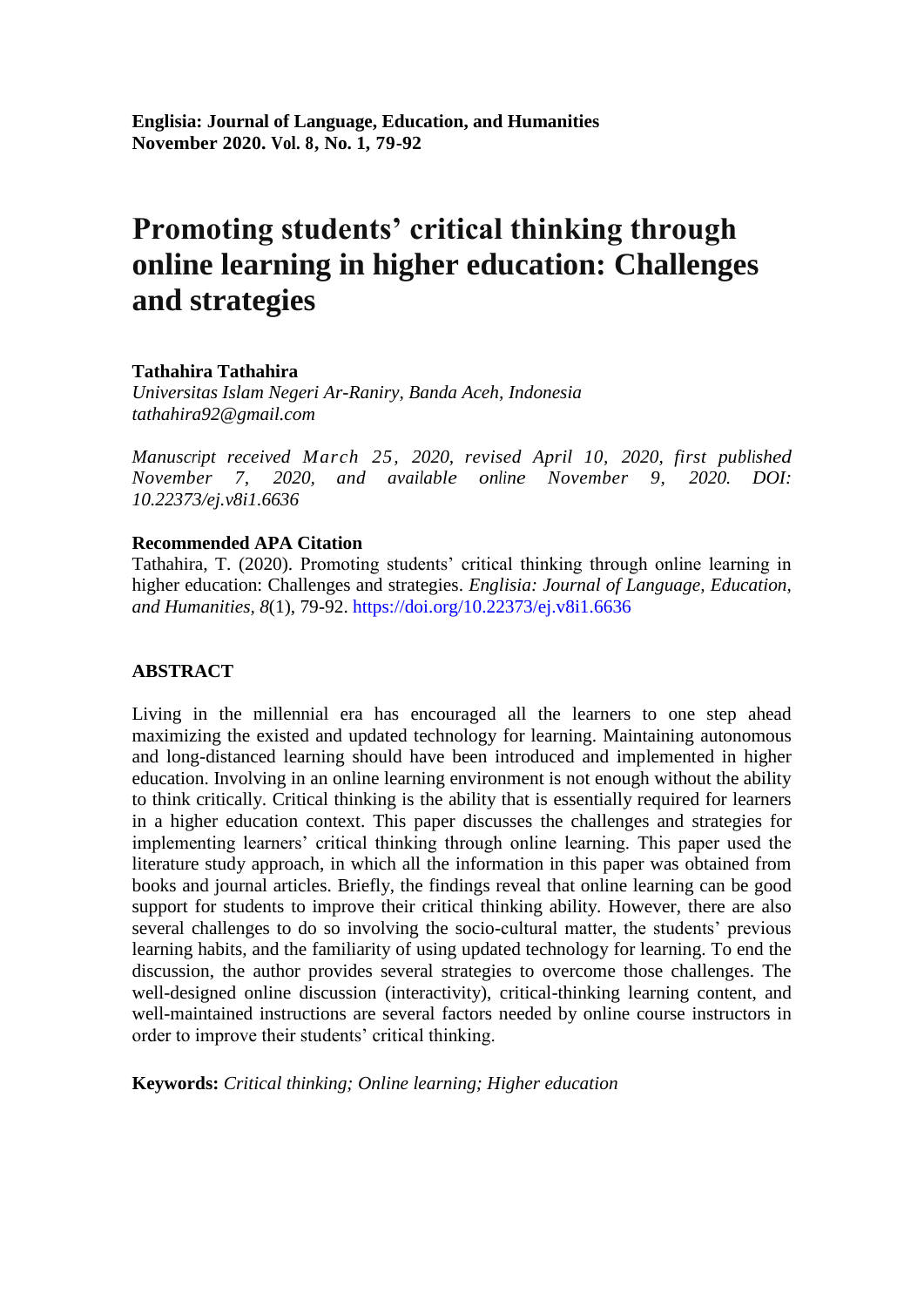#### **1. Introduction**

Critical thinking and technology are the two most prominent elements grounded in today"s globalized educational environment. Critical thinking ability is highly encouraged by educators for their students to challenge their students to achieve critical values, the sense of creativity, and the requirement of high-order thinking (Harvey & Kamvounias, 2008). By implementing the critical thinking concept, students are expected to link their thinking and ideas with contextualized life aspects. Thus, students will acquire the concept to think critically, to act and solve the problem by considering the factors existing around them. Simultaneously, the advance of technology is considered as good support in the modern classroom (Habiburrahim, 2015; Zainuddin, 2015). The use of technology like online learning in the learning process in higher education should foster usefulness for learners, including promoting students' critical thinking. For instance, the use of digital learning platforms such as Moodle could help students develop their reasoning, problem-solving, and decision making (Lopez-Perez, Perez-Lopez, & Rodriguez-Ariza, 2011). Moreover, combining critical thinking process and online-based activity, like asynchronous online discussion can be an advantage and opportunity for students to gain their interests, and to reach a higher level of knowing (Carmichael & Farrel, 2012; Foo & Quek, 2019). However, this phenomenon creates challenges for educational practitioners to bring critical thinking concepts and their implementation in online-based learning synchronously. This paper attempts to discuss the promotion of critical thinking values toward higher education students through online based or digital learning platform. The focus of this paper is to examine the significances of critical thinking concepts related to the online-based learning environment and the challenges which might be faced by the educational practitioners and to offer several possible strategies to overcome those challenges.

#### **2. Literature review**

# *2.1. Definition of critical thinking*

Critical thinking is universally recognized as a term which reflects higher level thinking. There is no single exact answer in defining critical thinking. Many theorists have their versions and point of views in defining critical thinking. Scriven and Paul (2003) describe that critical thinking is the intellectually disciplined process to conceptualize, apply, analyze, synthesize, and/or evaluate information collected from observation, experience, feedback, reasoning, or communication, as a way to believe and act. From the definition above, critical thinking is a complex and varied process in understanding, comprehending, seeing and interpreting particular information based on several contexts.

In a similar vein, Davies (2015) formulates the model of critical thinking as the ability to convey a reasoned argument and to make a decision. Critical thinking as argumentation involves the sense to differentiate valid and invalid arguments, from erroneous reasoning to valid reasoning. While critical thinking as decision-making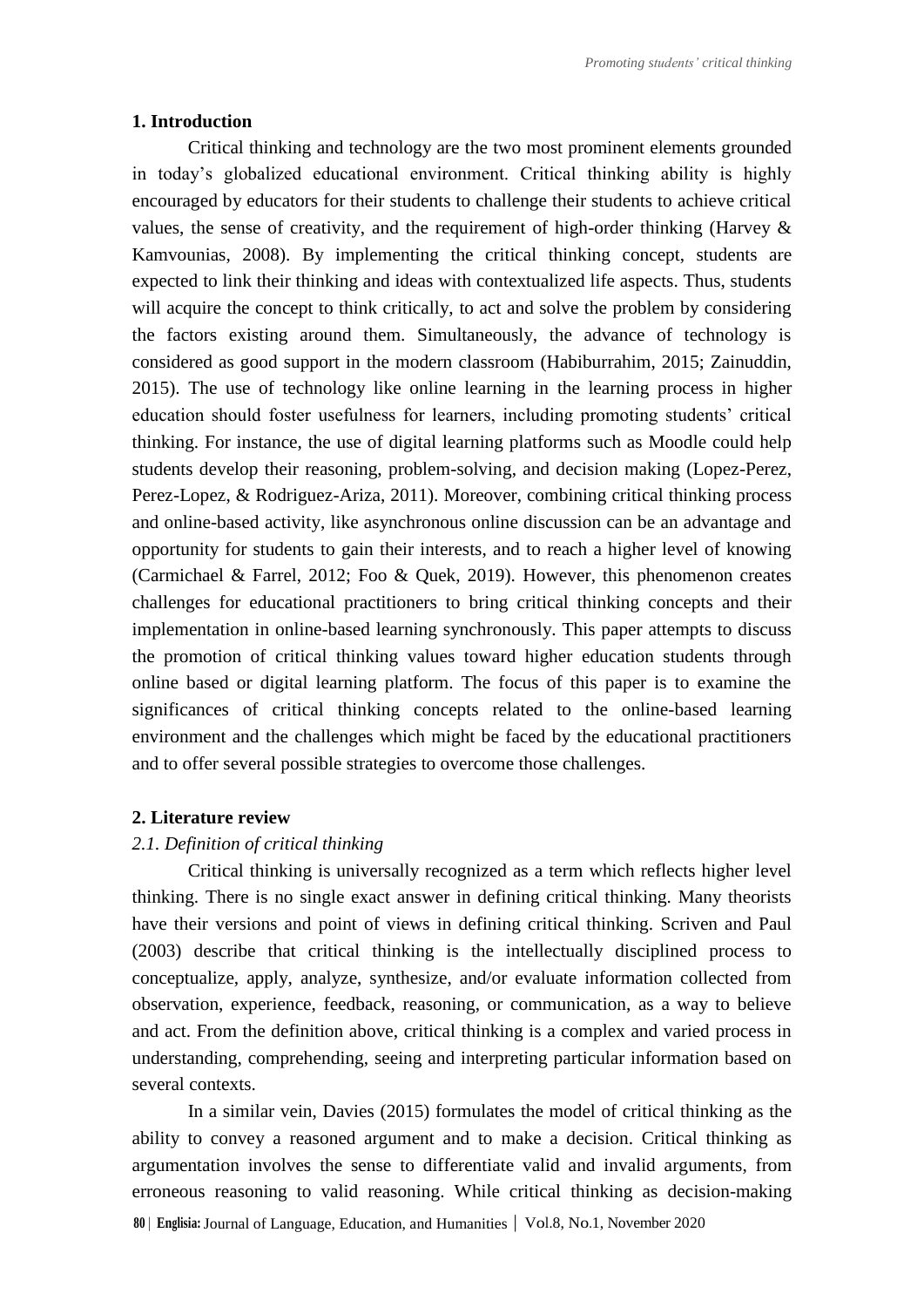appears after we are compelled by the arguments to make decision and judgment. Moreover, the ideal critical thinker is evident in the American Philosophical Association"s consensus portrait of the ideal critical thinker. A critical thinker is defined as someone inquisitive in nature, open-minded, flexible, and fair-minded, has a desire to be well-informed, understand diverse viewpoints, and is willing to both suspend judgment and to consider other perspectives (Facione, 1990).

Critical thinking is not just the process of thinking, critical thinking also becomes an important skill required in the world of work and employment. Chartrand, Ishikawa, and Flanigan (2009) found that critical thinking was regarded as an important skill highly required in working experience in the future, ranked higher than innovation or information and technology knowledge. Considering all the critical thinking definitions above and its crucial benefits in the working experience, it is reassured that the sense of critical thinking is associated with the cognitive skill and the process of a higher level of thinking. Before jumping to the working life, the acquaintance to critical thinking is firstly obtained from the educational life.

#### *2.2. The significances of critical thinking in higher education*

Critical thinking is considered a compatible concept and an ability of thinking which is significantly required in higher education. Critical thinking is generally conceptualized as an intellectual ability suitable for development by those involved in higher education (Davies, 2015; Meyers, 1986; Lloyd & Bahr, 2010; Stice, 1987). Critical thinking is the ability that is essentially required in higher-level education and for learning objectives (Kuhn, 1999; Moon, 2007). Similarly, higher education students are supposed to reflect higher-level thinking. Thus, critical thinking ability has been highly encouraged by educators for their students to challenge their students to achieve critical values, the sense of creativity, and the requirement of high-order thinking (Harvey & Kamvounias, 2008). In order to seek what makes critical thinking beneficial in a particular educational aspect, Paul and Elder (2008) believe that students who know how to analyze and critique ideas are able to make connections across disciplines, see knowledge as useful and applicable to daily life and understand content on a deeper, more lasting level. Moreover, Zhang and Sternberg (2006) also mention that critical thinking enables students to assess their learning styles, strengths and weaknesses, and allows them to take ownership of their education. Additionally, Peck (2012) discusses the urgency with which stakeholders in education want students to graduate with critical thinking skills to compete in the expanding global economy.

Therewith, practically, critical thinking values have long been implemented in the higher education curriculum. A National Institute of Education report in 1984 concludes that "a college education should enable students to adapt to a changing world and that successful adaptation requires the ability to think critically, to synthesize large quantities of new information" (as cited in McMillan, 1987, p. 3). More importantly, critical thinking takes part in defining the role of teachers and students. Declaration of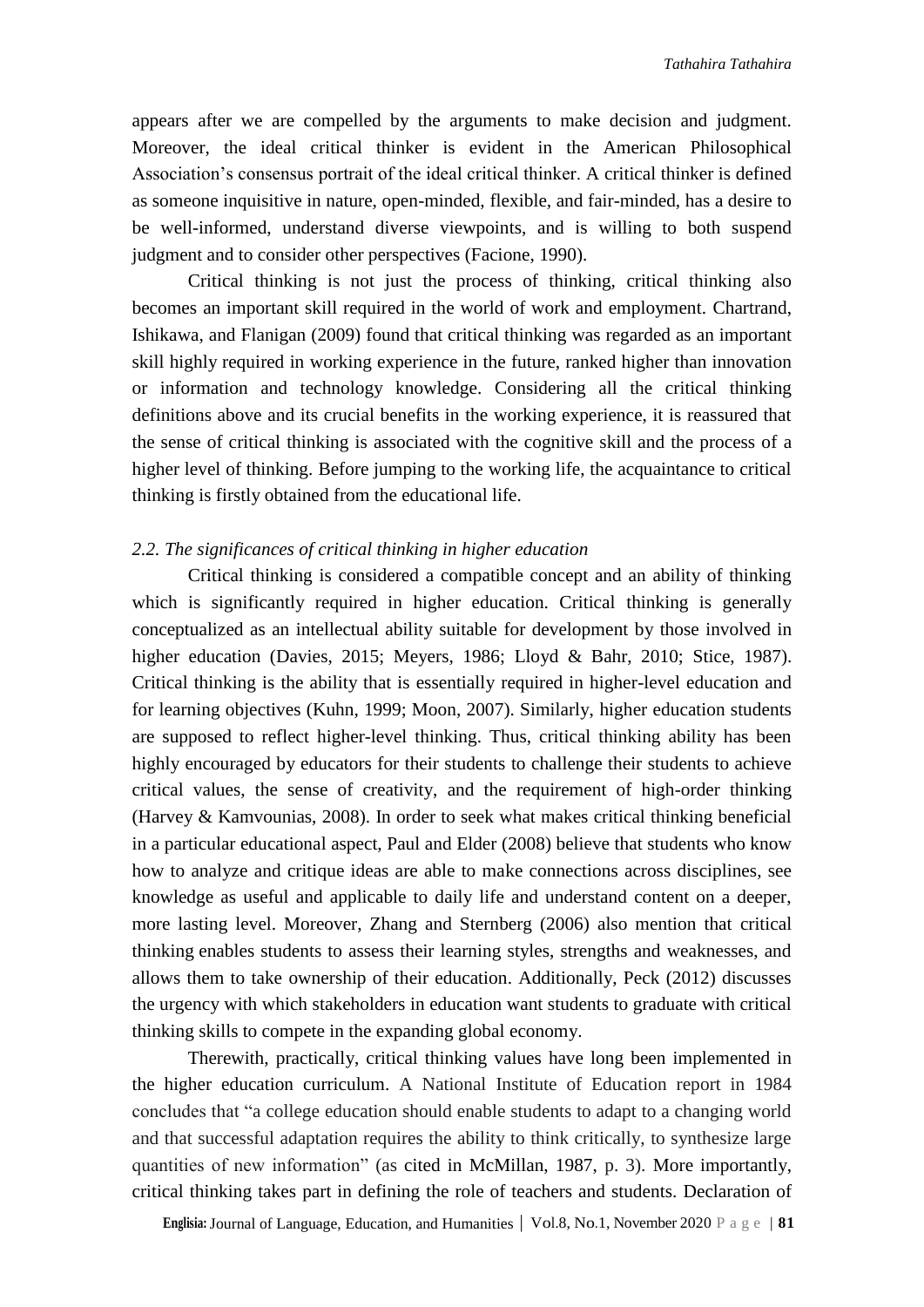*Educational Goals for Young Australians* (Ministerial Council for Education, Early Childhood Development, and Youth Affairs, 2008) states that successful learners as those who are "able to think deeply and logically and obtain and evaluate evidence in a disciplined way as the result of studying fundamental disciplines" (p. 8); and, elsewhere, as those who "are able to make sense of their world and think about how things have become the way they are" (p. 8). This indicates that, for the pre-service teachers who participated in this study, it is important to be engaged in critical thinking: (i) for their own academic development and to demonstrate this capacity as a part of achieving the requisite Graduate Attributes; and, (ii) for understanding its role in their future professional practice as teachers. Similarly, Bradford University also defines critical thinking as the "objective": "Critical Thinking: To support students and staff in developing a critical, independent and scholarly approach to their discipline which will enable them to apply their knowledge" (Bradford University Mission Statement, as cited in Moon, 2007). Considering the urgency and the significance of thinking critically, the author agrees that critical thinking is the number one skill that should be completely encouraged in today"s higher educational environment.

#### **3. Method**

This paper employed the literature study approach. The information obtained for conducting this paper was based on books and journal articles. In order to obtain relevant information, issues, and trends related to the implementation of online learning that could promote students" critical thinking were gathered. The collection of literature was done in several steps. First, free online databases such as Google Scholar, academia.edu, researchgate.net became the main sources of obtaining the literature. However, updated studies were barely found due to the limitation of accessing other journal databases. Simultaneously, in this stage, the author also inserted some combined keywords namely: "critical thinking", "online learning", "critical thinking in higher education", "improving critical thinking through online-based learning" and so forth.

After that, the author delimited the downloaded articles into several themes, namely: the context of research (specific learning program in a higher educational context); the significance of critical thinking in education; challenges faced by learners in achieving higher-order thinking through online-based learning; and strategies used by learners to overcome those challenges.

This paper was categorized into a descriptive review. In obtaining reliable information, the author searched for published literature and classified them into particular and desired topics. Having selectively classified the available literature, the author attempted to discuss the issue of the study, analyze and to identify some gap, and to draw conclusions related to the discussed topic. A descriptive review was conducted as a series of analysis of the published literature providing a database from which the authors attempt to identify any interpretable trends or draw overall conclusions about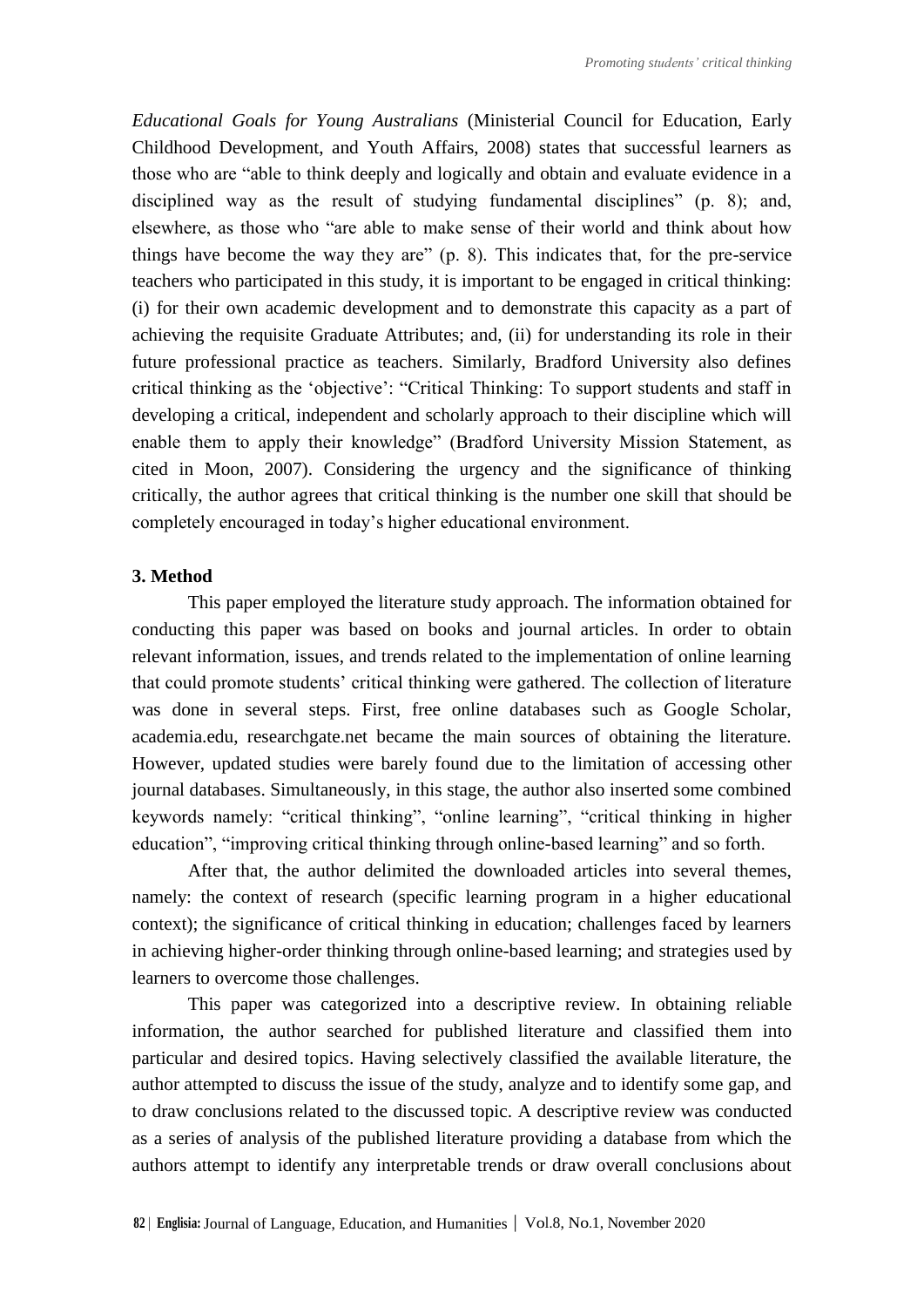the benefits of existing conceptualizations, propositions, methods, or findings (Paré, Trudel, Jaana, & Kitsiou, 2015).

#### **4. Findings and discussion**

#### *4.1. Online learning for promoting students' critical thinking*

The term "online learning" has no exact definition as it is often used with numerous similar terms such as, "e-learning", "distance learning", "virtual learning", "technology-based learning", "network learning", "multimedia-based learning", "webenhanced learning", "internet-enabled learning", and many else. However, it is certain that online learning is a learning model wherein electronic technology, the internet, and the web are integrated and combined to maintain a learning environment (Hadjerrouit, 2007).

Influenced by the rapid growth of new technology, online learning is increasingly important in today's educational environment. Online learning activities can potentially develop students' critical thinking. Online learning also involves educators to interact with the students in online instructions, to activate self-efficacy in analyzing the instructions, to make judgment toward varied information, and to seek for truth and solution. Critical thinking is considered as an important attribute in online learning environment, to be owned by the professional learners and for sustainable learning; hence, learners are able to synthesize and evaluate sources of knowledge and to integrate with social-networking based learning (Carmichael & Farrell, 2012). This kind of activity describes the application of critical thinking behavior. Critical thinking should be encouraged throughout every online education course for conveying information and enhancing discussions in an organized manner (Ricci, 2009).

Additionally, for a more convincing claim, Bloom (as cited in Kinne & Eastep, 2011) argues that the cognitive domain of the thinking process is more conducive to be applied to online learning. Besides, the performance of distance learning utilized the information from the internet, educators should be critical in choosing the sources (Ricci, 2009). Resulting from its practical use, in many online environments, the level of critical thinking development occurred in online discussions, including web-based chats, discussion boards, and email (MacKnight, 2000). MacKnight also adds that online discussions have been found to be effective for instructors to coach and develop deeper and more reflective learning because they put emphasis on the elements of arguments and the exchange of ideas. Plenty of studies have shown that online activity has positive effects on students' particular academic performance. The concepts and behaviors related to critical thinking values can be enhanced through online-based learning. Jang (2009) argues that the use of online (web-based) interaction can enhance the students" creativity. The accessibility, abundance, diversity, and rapidity of the information on the internet have been widely used by the students to challenge themselves to renew and produce creative ideas (Chang, 2012). Moreover, some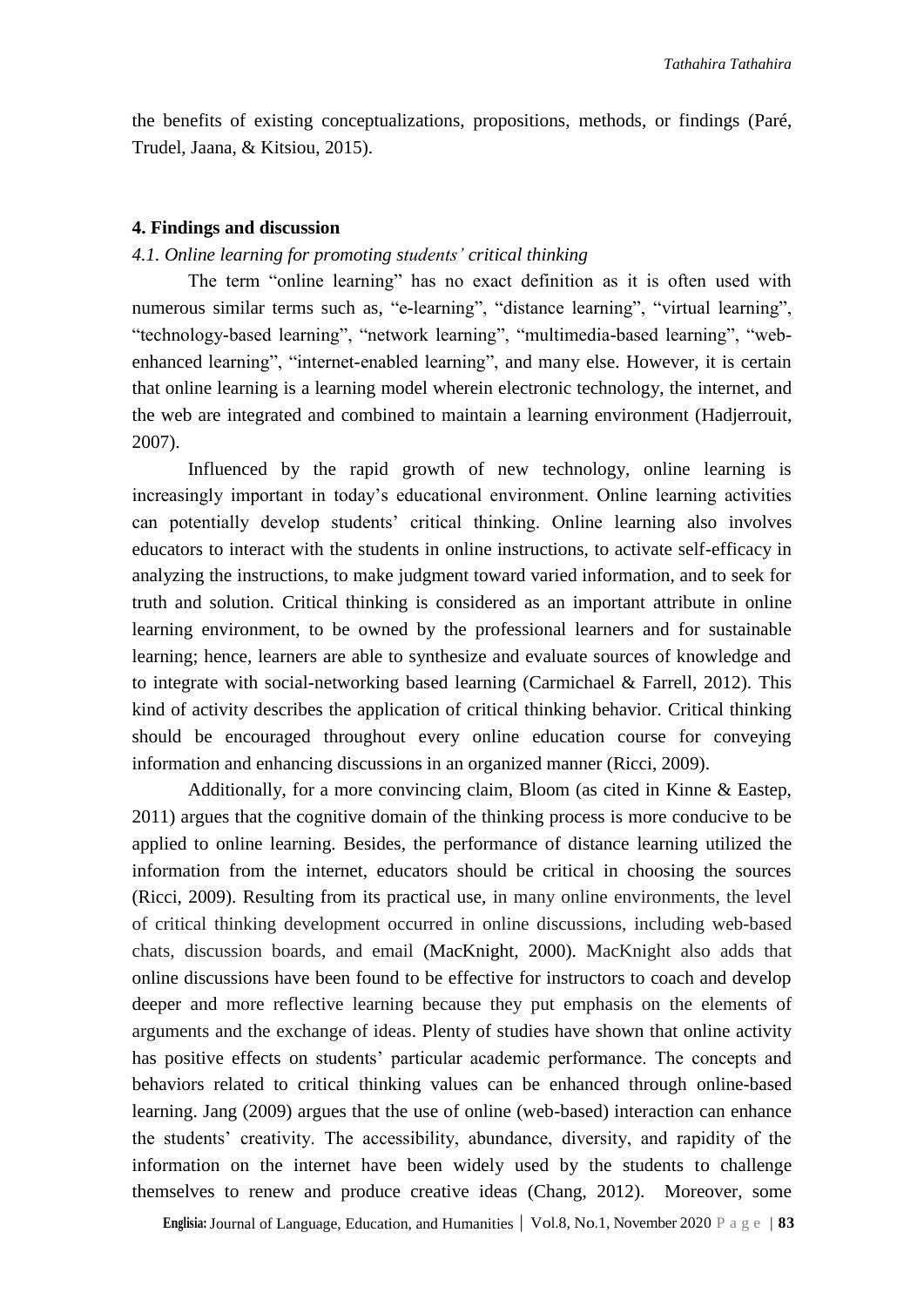theorists have been aware of the positive impact of innovative ways of modern learning in digital learning platforms in several universities. The use of digital learning platform such as Moodle is believed to help students to develop reasoning, problem-solving, and decision-making (Lopez-Perez et al., 2011). Eventually, in netting those benefits, there are some ways necessarily implemented in designing the online course. Goodsett (2020) has formulated a rubric encompassing some criteria to measure the effective implementation of critical thinking activities through: criteria for teaching critical thinking, criteria for assessing critical thinking, and criteria for judging the quality of online learning design.

In addition, traditional methods, like face-to-face learning, have been replaced by online classroom. There are some benefits of online classrooms compared with traditional teaching practices (face-to-face classroom). Through online learning, the students have had more time to elaborate on their answers and ideas compared with traditional classes, where the students are oppressed with limited time to respond. The asynchronous structure of online learning, unlike the time-limited constraints of a scheduled class period in the traditional classroom, allows the students to adjust the time necessary for individualized reflection, investigation, and inquiry. Rather than being required to immediately think and respond to the questions posed in a face-to-face class, the students in online classes have the opportunity to ponder, investigated, and question prior to submitting their responses (Pyle, 1997).

Moreover, online learning has been more conducive to the incorporation of implementation of critical thinking behavior reflected as active learning, rather than the time-limited interactions dictated by a traditional classroom (Astleitner, 2002). Furthermore, distance learning may give confidence for the students to actively do their studies. The theoretical arguments favoring the asynchronous interactions available in an online classroom for the encouragement of critical thinking have been centered on the students" opportunities to actively process information, reflect and investigate questions prior to responding (Mandernach, 2006). Recapitulating all the arguments, it can be argued that online learning is more popular, conducive, and compatible than the traditional pedagogical methods in enhancing the students" critical thinking in the modern educational environment.

## *4.2. Challenges of implementing critical thinking in online learning*

However, despite all the benefits, bringing critical thinking into online-based learning at the same time challenges educational practitioners, in particular the teachers. In this part, the author provides several issues related to the implementation of critical thinking through online learning encompassing the socio-cultural, theoretical, and practical, methodological, and technical issues. First of all, critical thinking has a relationship with the socio-cultural factor. According to the research conducted by Stapleton (2001), Asian students, like Japanese students, could not reflect the critical thinking concept in their English writing because critical thinking which is Western-

**<sup>84</sup>** <sup>|</sup>**Englisia:** Journal of Language, Education, and Humanities **|** Vol.8, No.1, November 2020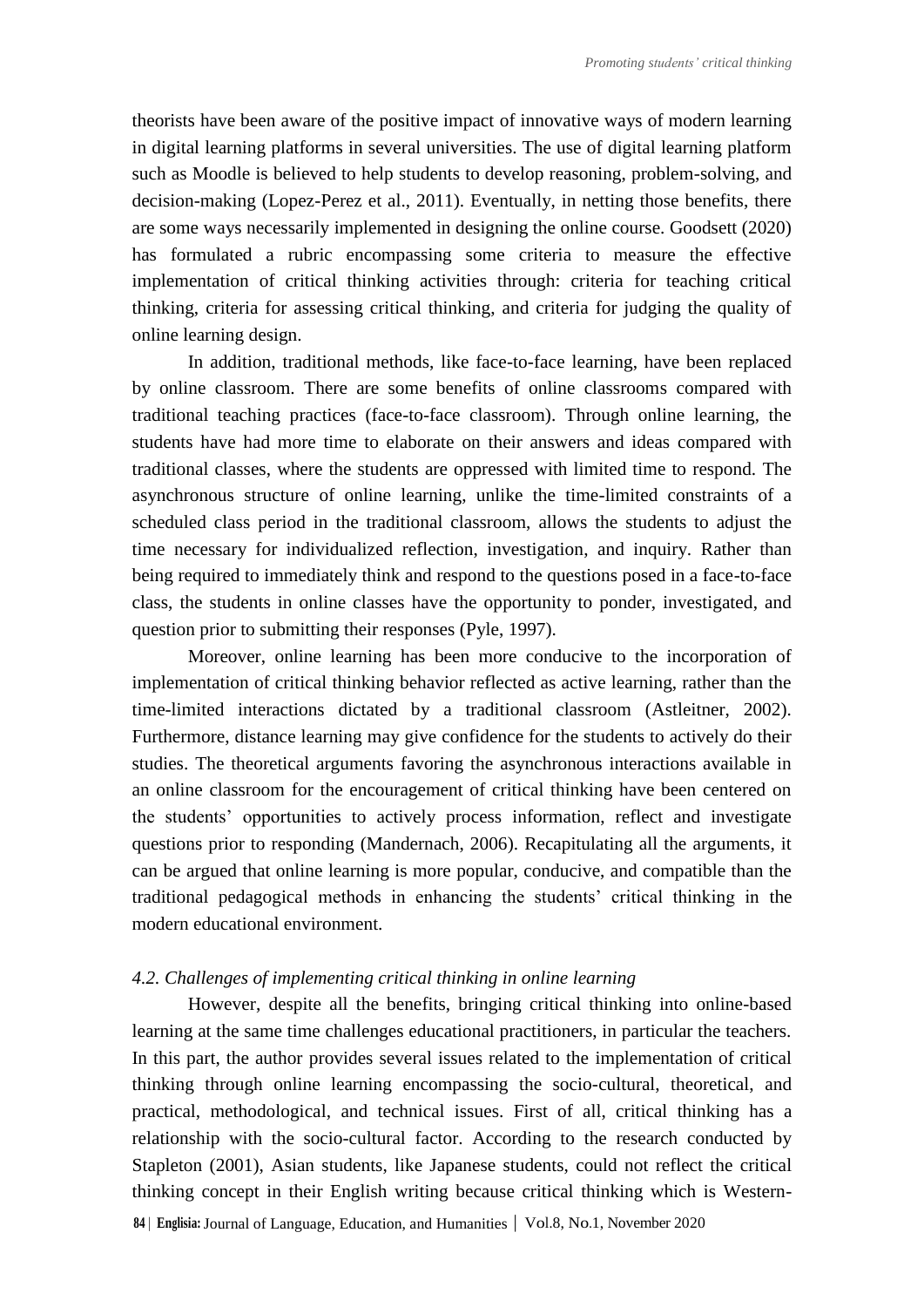oriented may differ from the Eastern educational culture. In addition, critical thinking is not just a matter of culture, but also it is also hardly taught for the students socially. As Atkinson (1997) claims, critical thinking is a difficult term to define though it exists in social practice. Critical thinking is a new way of thinking, yet it should not confuse students toward the fascination of suddenly seeing the world in a new way through novel conceptual or a methodological tool for analyzing the world (Erikson, 2019).

Then, the most influential factor is how instructors can provide a proper topic which fulfills the needs and understanding of critical thinking. Topic familiarity is seen as a supportive factor to develop the reasoning skill as a skill which reflects critical thinking behavior. As reflected in Stapleton's research, it was revealed that the lack of critical thinking of Japanese ESL college students was displayed in academic writing because they used American topics. However, such a case did not only happen in Japanese schools but also in Indonesian schools. A study by Samanhudi and Sampurna (2010) investigating the Indonesian EFL students from one of the universities located in Banten Province found that the students with no prior knowledge or subject matter mastery gained through critical reading on the topic would have a problem to develop their critical thinking skill. Therefore, the teachers need to highly pay their attention to contextualize and position themselves to the socio-cultural values set in teaching critical thinking in diversities.

Secondly, the higher educational practitioner including teachers and institutions are challenged to design and choose the proper methods and techniques in teaching critical thinking supported by online activity. Phirangee, Demmans, and Hewitt (2016) mention that the popularity of online learning has boomed over the last few years, forcing instructors to consider the best way to design their courses to support students' learning needs and participation. It is undeniable that some teachers do not master the use of technology yet. Arend (2009) describes that some instructors seem to be unfamiliar with designing and deciding the best methods through the online-based activity for promoting critical thinking. The issue thus becomes more complicated because of the rapid growth of online learning in higher education and the emphasis on critical thinking. Traditional challenges in fostering critical thinking have been compounded by a generalized lack of faculty familiarity with effective online instructional techniques (Mandernach, Forrest, Babutzke, & Manker, 2009). Those described ongoing conditions technically reflect the natural conditions related to technological mastery. Then, certainly, previous students who are accustomed to having traditional methods with a teacher-centered learning experience in a physical classroom will take more time to familiarize themselves with the new distance-learning environment. All in all, educationalists are challenged to wisely position themselves as the two-dimension instructors who can balance the between promoting critical thinking theoretically, culturally, and practically in the use of online learning.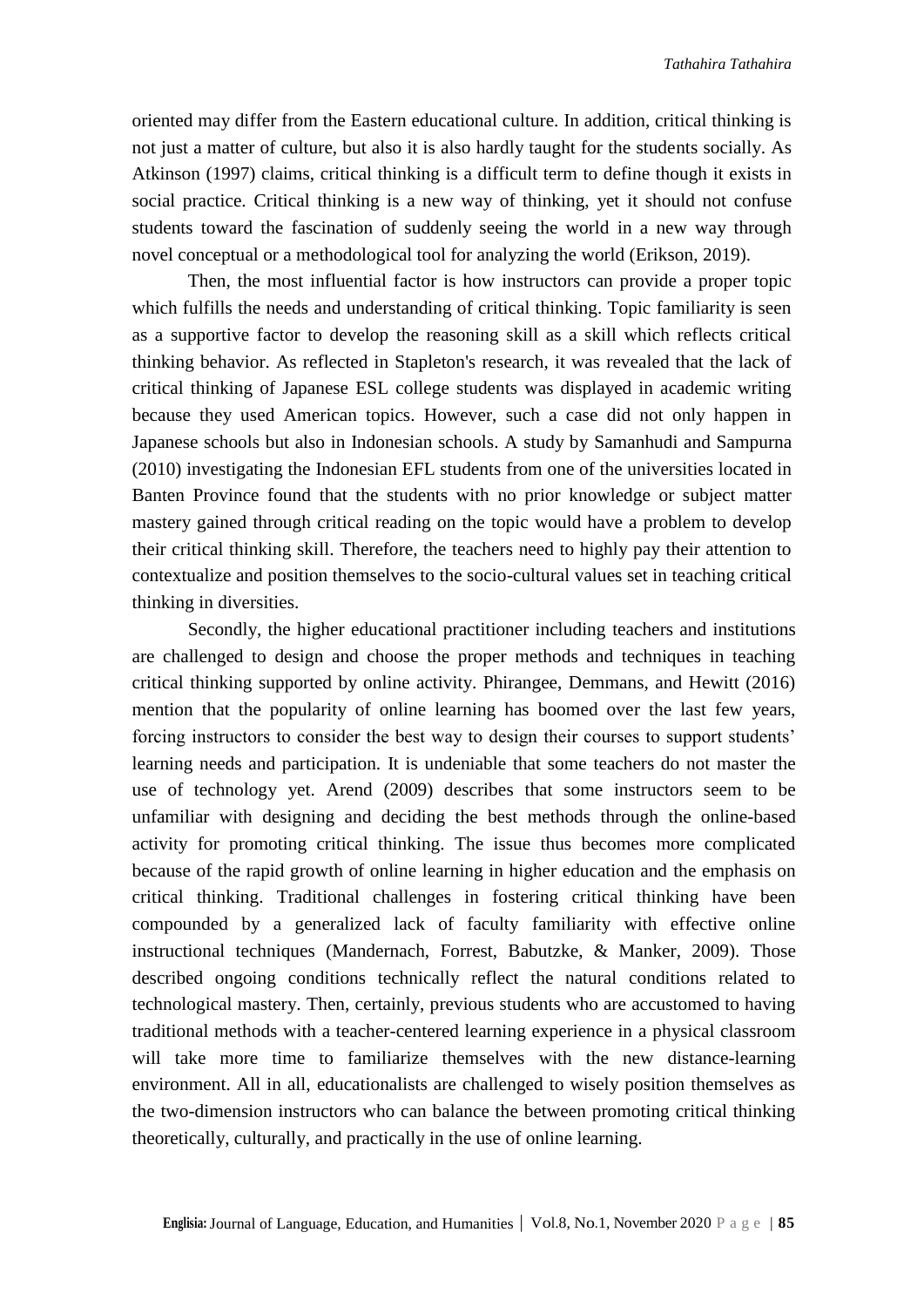## *4.3. Contextualization: Critical thinking in Indonesian schools*

Unsurprisingly, the implementation of critical thinking in education in Indonesia is also experiencing difficulties. It is agreed that the school or any learning environment should open the opportunity for the children to express their imagination, ideas, and innovation and should context their learning activity with social and cultural activities. Unfortunately, this application has not been applied well in Indonesia. Subkhan (2012) found that in many cases in big cities in Indonesia the early childhood learning activities were dominated by the teacher (teacher-centered). Similarly, most teaching and learning process taking place in schools in Indonesia was the lecture method, which was based on memorization of facts that leads students to think less critical (Cobb, Wood, Yackel, & McNeal, 1992; Duplass & Ziedler, 2002). The conventional method of teachinglearning methods in which a teacher becomes the center of the learning is the main reason for the low implemented critical values. The domination of teacher lectures during any learning by talking all the time have indirectly limited the time for learners to develop their critical thinking skills (Khan, 2017). This evidence further indicates that Indonesia"s learning method is still dominated by conventional methods that will obstruct the students to achieve higher-order thinking process.

In addition, the promotion of students' critical thinking values is hidden in the way subjects are provided. In other words, studies have revealed that critical thinking can be implemented effectively in certain subjects, such as Mathematics. Mathematics is one of the subjects that can develop critical thinking skills (Aizikovitsh & Amit, 2010). Critical thinking skills in mathematics are the process of critical thinking related to knowledge of mathematics, mathematical reasoning, and mathematical proofs in mathematical problem solving (Krulik & Rudnick, 1995). However, ironically, a study of Trends in Mathematics and Science Study (TIMSS) (as cited in Firdaus, Kailani, Bakar, & Bakry, 2015) on secondary school students showed that the students of Indonesia ranked 38th in mathematics from 42 countries (Mullis et al., as cited in Pane, Syahputra & Mulyono, 2018). Further, the results of the PISA 2012 survey found Indonesian students at position 64 out of the 65 countries in mathematical literacy skills (Organization for Economic Cooperation and Development, as cited in Firdaus et al., 2015).

Similarly, in the English subject, language proficiency and mastery also becomes a notable factor affecting the students" critical thinking. Yet, the students faced difficulties in understanding the English written and spoken forms (Indah & Kusuma, 2016). The findings of the studies above revealed that Indonesian students mostly encountered difficulties not only in the arithmetic level but also at the lexical level, causing the students to have weak performance in non-routine problem-solving involving revelations, giving opinions, and making reasoning (Hasan, Tumbel & Corebima, 2013). Hence, all the descriptions of the learning conditions above become the reasons for the low implementation of critical thinking values in Indonesia"s schools.

**<sup>86</sup>** <sup>|</sup>**Englisia:** Journal of Language, Education, and Humanities **|** Vol.8, No.1, November 2020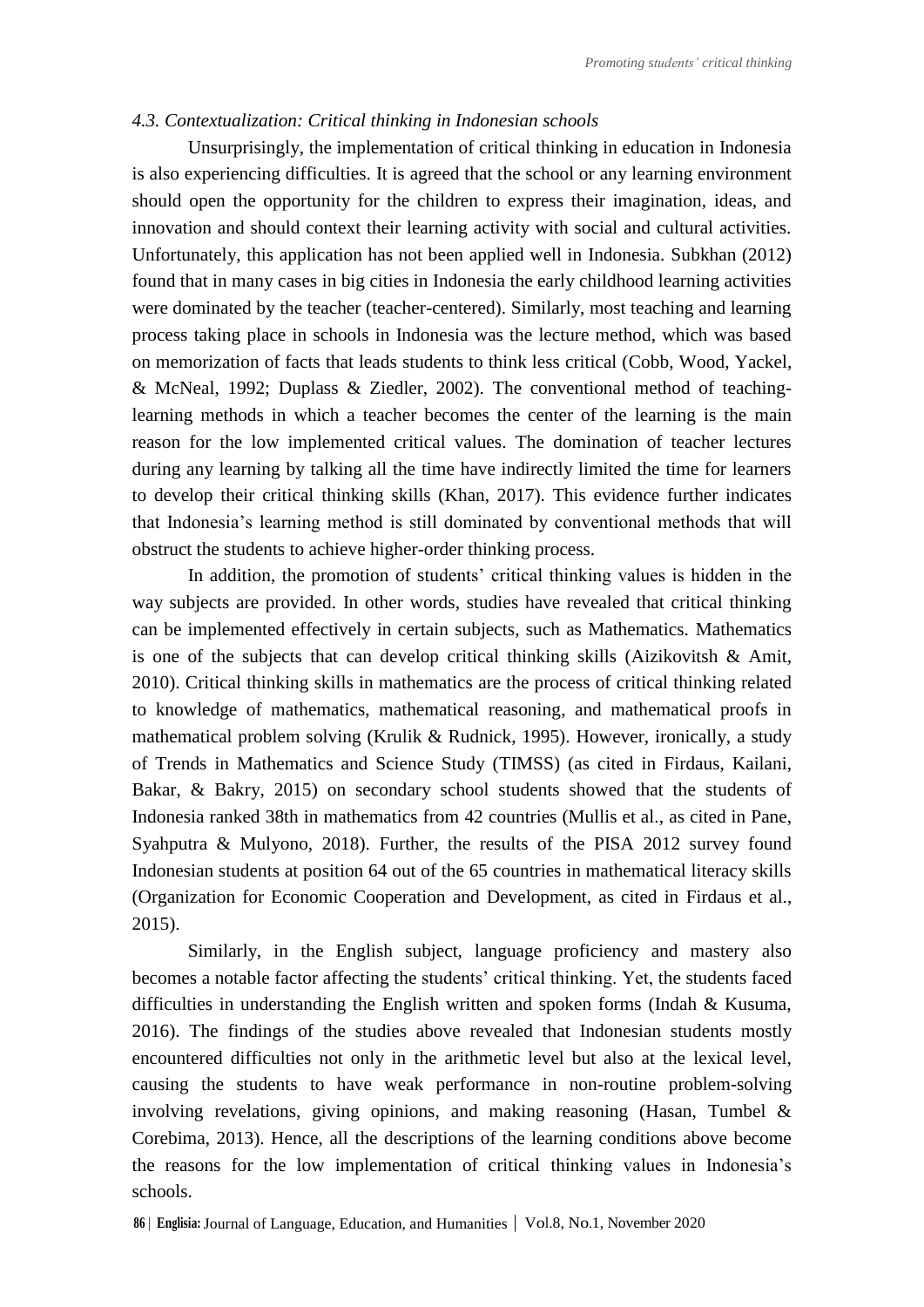## *4.4. Possible strategies to overcome the challenges*

The author here provides several strategies to overcome the challenges faced by educational practitioners in the promotion of critical thinking through online learning. The possible strategies encompass the selected method in the teaching-learning process and other theoretical and technical approaches made by instructors in online classrooms. Clark and Mayer (2008) suggest that beneath the e-learning architecture sit four key pedagogical considerations: content, instructional methods, practice examples, and feedback. In terms of content, teachers are expected can introduce critical thinking concepts in provided reading material and assignments to enhance students' understanding of critical thinking. Arend (2009) suggests that an assignment provided after having read the materials can practically affect the students' critical behavior and keep the concepts in their minds. Moreover, designing online activity is expected to be interesting in any particular digital learning platform. A case study conducted by Carmichael and Farrell (2012) in utilizing the "Blackboard" as an online learning platform found that creating a variety level of writing activity used as an approach could benefit in describing the students" critical behavior. The study also indicated that the success of using online resources for the development of the students' critical thinking in the higher education context at least partially depended on the students" developmental levels, their experience with the technology used in the academic settings, and their levels of engagement.

Most importantly, teachers as instructors hold a crucial role in designing the activity in online learning. Some work urges instructors to adopt the role of an online facilitator: This involves clarifying course topics, keeping the discussions on track, introducing opposing views to students, helping students navigate the online platform, and emphasizing good online behavior (Hew, 2015). The presence of teachers is crucial in leading the discussion to look "critical". Erikson (2019) believes that when promoting critical thinking, teacher should have the ability, disposition and motivation to distinguish the discussion that needs to be triggered by disagreement and further explanation toward students" opinions; hence students will try to formulate their thinking. Responding to that statement, therefore, even without the presence of teachers in the learning meeting, teachers are expected to provide explicit instruction, and information through dual interaction between students. A key success of a discussion in fostering students' higher-order thinking strategies is the instructor's interactivity in leading the discussion (Mandernach, 2006; Mandernach, Forrest, Babutzke, & Manker, 2009). Technically, a discussion made by teachers in an online forum or digital learning platform is considered as an effective method that can encourage students to behave critically. Therefore, Bai (2009) agrees that "well-designed discussion questions are fundamental in developing critical thinking skills at high levels" (p. 162). Nevertheless, the given work duration needs to be paid attention to by teachers. Instructors should provide enough time and structure so that students can actually think about their thinking, synthesize their knowledge from prior readings, and readily provide their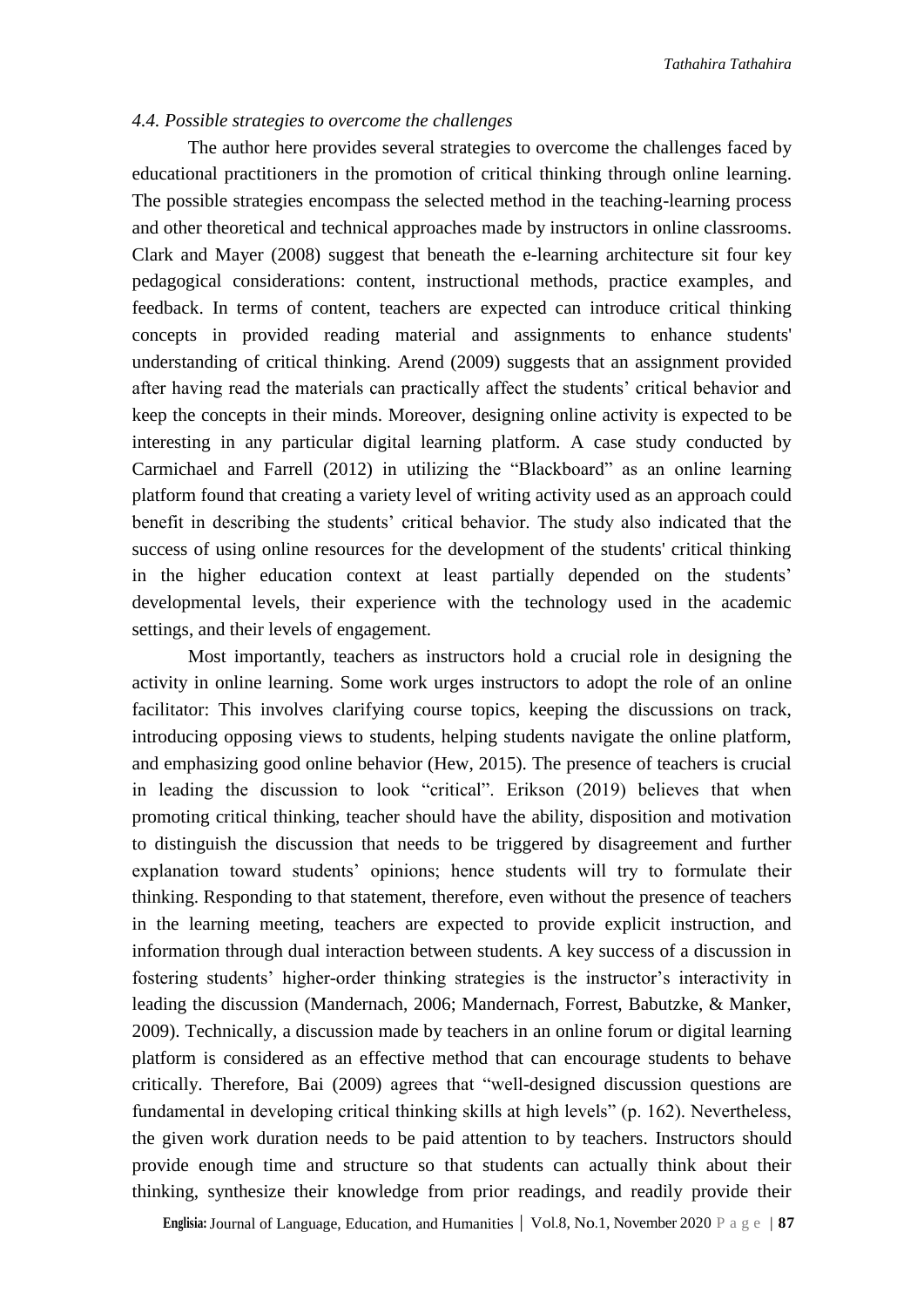comments in either synchronized or unsynchronized group discussion threads (Kinne & Eastep, 2011).

Additionally, online interactions should work between students and a teacher and students with other students. All students should be involved in a group activity as an online community, and giving group assignment is found as an advantage. Besides, Ricci (2009) states that group assignments are an effective means of practicing and enhancing critical thinking skills. In line with Ricci, Ekahitanond (2013) mentions that peer feedback activity also stimulates students" critical thinking since each peer will prepare and anticipate their answers. Briefly, this statement is reasonable because group and peer activity will give the opportunity for the students to be open-minded, to appreciate others" opinions, and to exchange, debate, and challenge the arguments between one another. Pahl (2004) also adds that the instructor may provide a meaningful project for the students as part of active learning. The project instructed from online learning may allow the students to actively construct new skill, and to sense new experience as the process of learning in the online environment.

However, the success of the aforementioned possible strategies again depends on the teachers" capability, awareness, elaboration, and improvement in online settings. Other studies also revealed that certain strategies fostered during online course could promote learners" critical thinking ability. Learners were supposedly encouraged to be involved in questioning activity over provided health topics; there, they would argue and debate for important actions necessarily taken to handle one health issue (Lunney, Frederickson, Spark, & McDuffie, 2019). Additionally, the use of AOD (Asynchronous Online Discussion) board has been seen as a community platform by students to encourage the interaction and to gain the sense of critical thinking (Osborne, Byrne, Massey, & Johnston, 2018).

#### **5. Conclusion**

In conclusion, bringing together critical thinking in an online environment is the complete package in reflecting modern education. All the essentiality and positivity of critical thinking are becoming wanted skills in facing the globalized era. The values, concepts, and behavior of critical thinking are highly encouraged by teachers as the aim of today's higher education environment. In addition, the existence of technology such as online learning is considered an undeniable factor affecting whole facets of teachinglearning systems. Whether teachers want it or not, they have to familiarize themselves with the technology. Online learning has shown to be an excellent support to promote students' critical thinking. However, the implementation and practicality of this leave some challenges for educational practitioners. Those challenges encompass the sociocultural matters in defining the critical concept faced by many Asian countries, especially in Indonesia"s pedagogical context. Moreover, the technical and practical issues relating to the teachers' familiarity in the new online environment make the teachers difficult in designing and choosing the proper topics and methods. Finally, to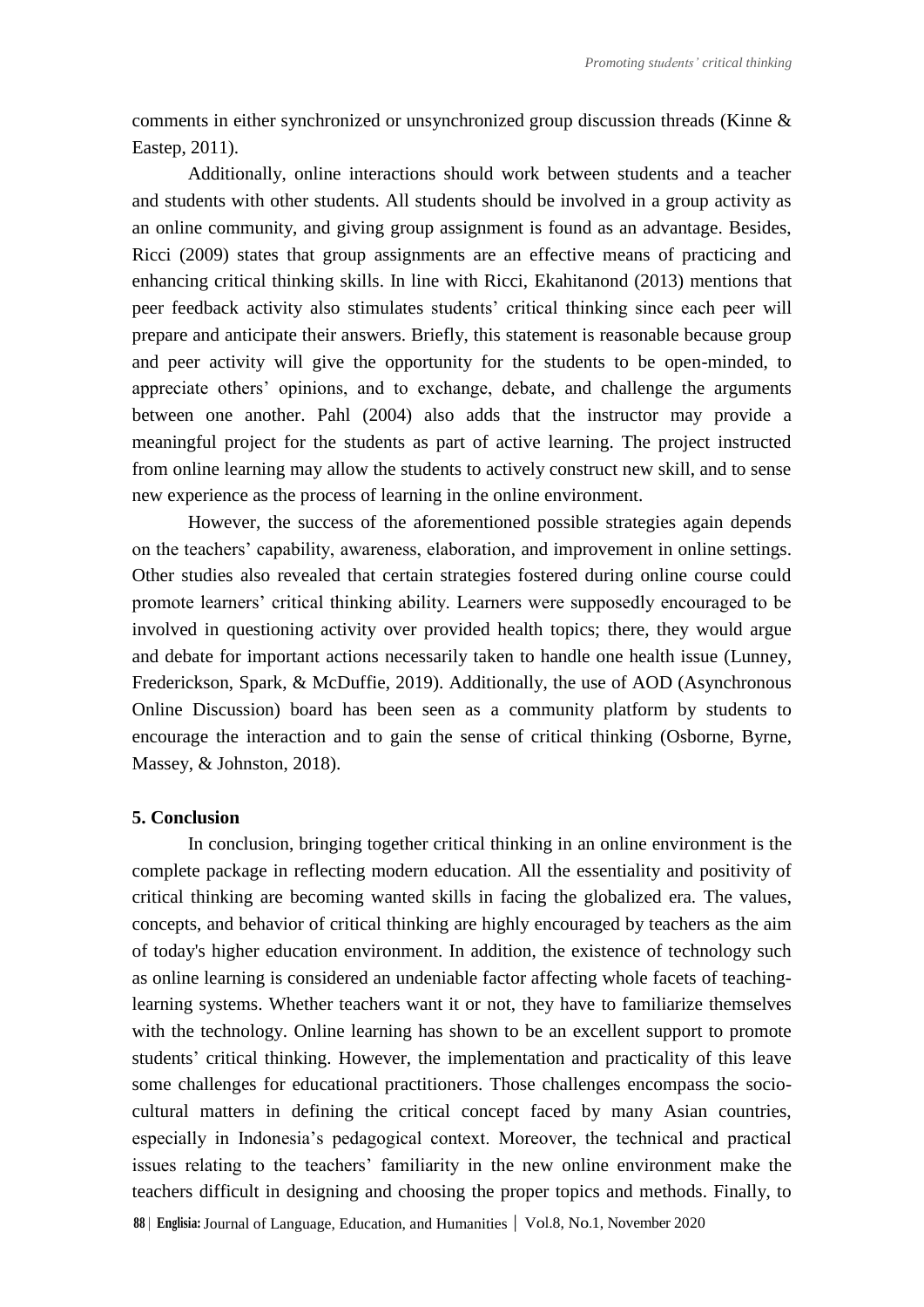overcome those challenges, several strategies are considered to be applied by the teachers including an introduction to the proper content and exciting activities related to the essence of critical concepts, and the well-designed online discussion and group assignment.

## **References**

- Aizikovitsh, E., & Amit, M. (2010). Evaluating an infusion approach to the teaching of critical thinking skills through mathematics. *Procedia-Social and Behavioral Sciences, 2(*1), 3818-3822.
- Arend, B. (2009). Encouraging critical thinking in online thread discussions. *Journal of Educators Online, 6*(1), 1-23.
- Astleitner, H. (2002). Teaching critical thinking online. *Journal of Instructional Psychology, 29*(2).
- Atkinson, D. (1997). A critical approach to critical thinking in TESOL. *TESOL Quarterly, 31*(1), 71-94.
- Bai, H. (2009). Facilitating students' critical thinking in online discussion: An instructor"s experience. *Journal of Interactive Online Learning, 8*(2), 156-164.
- Carmichael, E., & Farrel, H. (2012). Evaluation of the effectiveness of online resources in developing student critical inking: review of literature and case study of a critical thinking online site. *Journal of University Teaching & Learning Practice, 9*(1).
- Chang, Y. S. (2012). Student technological creativity using online problem-solving activities. *International Journal of Technology and Design Education, 23,* 803- 816.
- Chartrand, J., Ishikawa H., & Flanigan, S. (2009). Critical thinking means business: Learn to apply and develop the NEW #1 workplace skill. Pearson Education, Retrieved from http://www.talentlens.com/en/ downloads/whitepapers/ Pearson TalentLens Critical Thinking Means Business.pdf
- Clark, R. C., & Mayer, R. E. (2008). E-learning and the science of instruction: Proven guidelines for consumers and designers of multimedia learning  $(2^{nd}$  ed.). San Francisco, CA: John Wiley & Sons, Inc.
- Cobb, P., Wood, T., Yackel, E., & McNeal, B. (1992). Characteristic of classroom mathematics tradition: An interactional analysis. *American Educational Research Journal, 29,* 573-604.
- Davies, M. (2015). A model of critical thinking in higher education. In M. B. Paulsen (Ed.), *Higher education: Handbook of theory and research* (pp. 41-92). https://doi.org/10.1007/978-3-319-12835-1\_2
- Duplass, J. A., & Ziedler, D. L. (2002). Critical thinking and logical argument. *Social Education, 66*(5), 10–14.
- Ekahitanond, V. (2013). Promoting university students' critical thinking skills through peer feedback activity in an online discussion forum. *Alberta Journal of Educational Research, 59*(2), 247-265.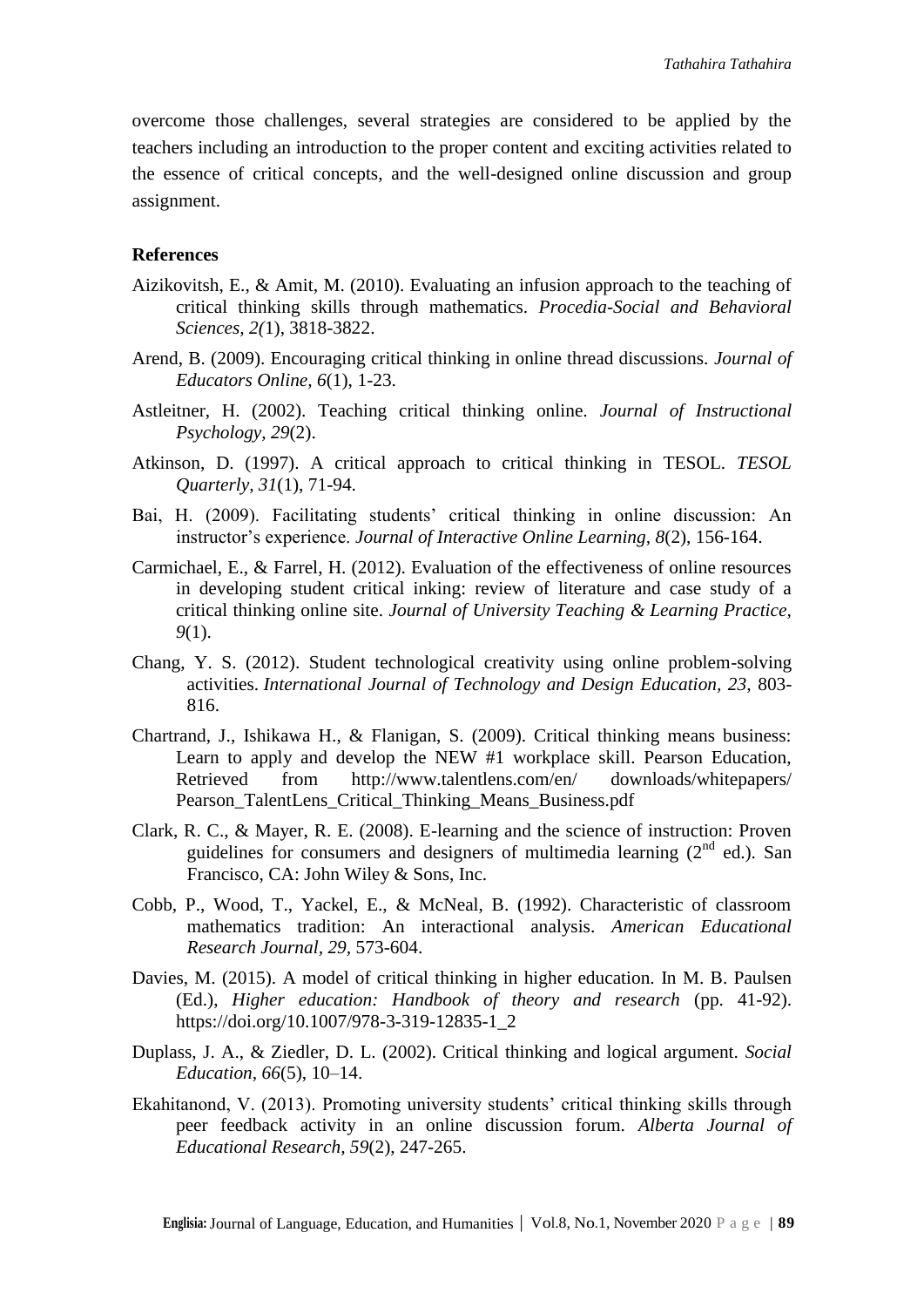- Erikson, M. G. (2019, February). *Supporting critical thinking in higher education: Consideration for strategic discussions*. Paper presented at the 2019 European Learning & Teaching Forum of European University Association, University of Warsaw, Warsaw. Retrieved from: https://eua.eu/resources/publications/847:supporting-critical-thinking-in-highereducation-%E2%80%93-considerations-for-strategic-discussions.html
- Facione, P. A. (1990). *The Delphi report: Critical thinking: A statement of expert consensus for purposes of educational assessment and instruction*. Millbrae, CA: California Academic Press.
- Firdaus, Kailani, I., Bakar, M. N. B., & Bakry. (2015). Developing critical thinking skills of students in mathematics learning. *Journal of Education and Learning, 9*(3), 226-236.
- Foo, S. Y. & Quek, C. L. (2019). Developing students' critical thinking through asynchronous online discussion: A literature review. *Malaysian Online Journal of Educational Technology, 7*(2), 37-58.
- Goodsett, M. (2020). Best practices for teaching and assessing critical thinking in information online learning objects. *The Journal of Academic Librarianship, 46*(5). doi: doi.org/10.1016/j.acalib.2020.102163
- Habiburrahim, H. (2015). The internet and ICT: Opportunities or threats to the education world? *Englisia: Journal of Language, Education, and Humanities, 3*(1), 1-8.
- Hadjerrouit, S. (2007). Using an understanding of the learning cycle to build effective e-Learning. In N. A. Buzzetto-More (Ed.), *Advanced principles of effective e-Learning* (pp. 27-58). Santa Rosa, CA: Informing Science Press.
- Harvey, A., & Kamvounias, P. (2008). Bridging the implementation gap: a teacher-aslearner approach to teaching and learning policy. *Higher Education Research and Development, 27*(1), 31–41. doi[:10.1080/07294360701658716.](https://doi.org/10.1080/07294360701658716)
- Hasan, S., Tumbel, F. M., & Corebima, A. D. (2013). Empowering critical thinking skills in Indonesia archipelago: Study on elementary school students in Ternate. *Journal of Modern Education Review, 3*(11), 852-858.
- Hew, K. F. (2015). Promoting engagement in online courses: What strategies can we learn from three highly rated MOOCS. *British Journal of Educational Technology,* 1-17. doi: http://dx.doi.org/10.1111/bjet.12235.
- Indah, R. N., & Kusuma, A. W. (2016). Factors affecting the development of critical thinking of Indonesian learners of English language. *IOSR Journal of Humanities and Social Science, 21*(6), 86-94.
- Jang, S. J. (2009). Exploration of secondary students' creativity by integrating webbased technology into an innovative science curriculum. *Computers and Education, 52*, 247–255.
- Khan, S. I. (2017). Critical thinking in a higher education functional English course. *European Educational Research Journal, 6*(1), 59-57. doi: 10.12973/eujer.6.1.59.
- Kinne, L. J., & Eastep, S. M. (2011). Instructional design in online learning: Component of quality. *Kentucky Journal of Excellence in College Teaching and Learning, (6)*1. Retrieved from: https://encompass.eku.edu/kjectl/vol6/iss1/4

**<sup>90</sup>** <sup>|</sup>**Englisia:** Journal of Language, Education, and Humanities **|** Vol.8, No.1, November 2020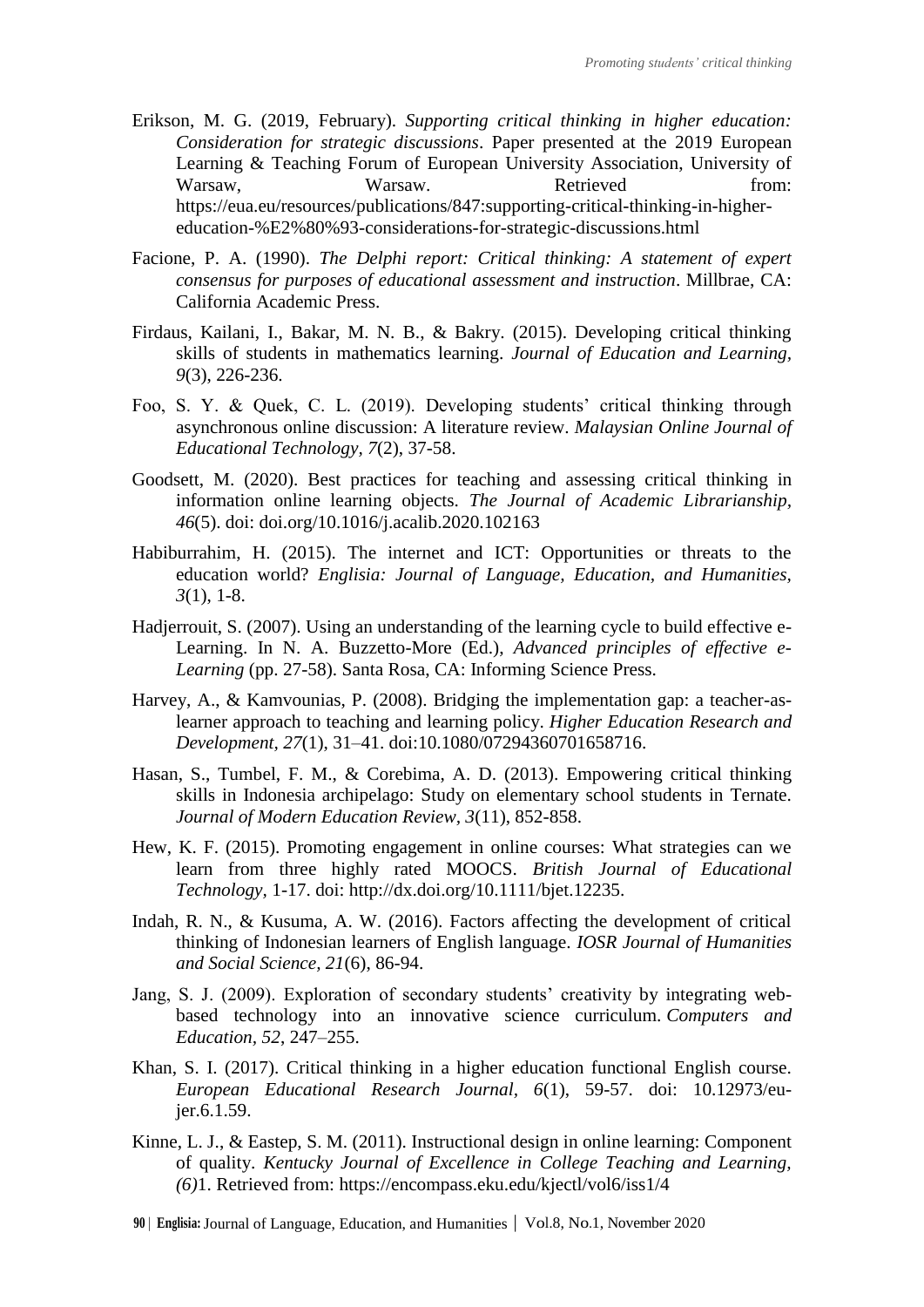- Krulik, S., & Rudnick, J. A. (1995). *The new sourcebook for teaching reasoning and problem solving in elementary school. A Longwood professional book.* Boston, MA: Temple University.
- Kuhn, D. (1999). A developmental model of critical thinking. *Educational Researcher, 28*(2), 16-26.
- Lloyd, M., & Bahr, N. (2010). Thinking critically about critical thinking in higher education. *International Journal for the Scholarship of Teaching and Learning, 4*(2), 1-16. doi: doi.org/10.20429/ijsotl.2010.040209
- Lopez-Perez, M. V., Perez-Lopez, M. C., & Rodriguez-Ariza, L. (2011). Blended learning in higher education: students' perceptions and their relation to outcomes. *Computers & Education, 56*(3), 818–826. doi:10.1016/j.compedu.2010.10.023
- Lunney, M., Frederickson, K., Spark, A., & McDuffie, G. (2019). Facilitating critical thinking through online courses. *Journal of Asynchronous Learning Network, 12*(3-4), 85-97. doi: 10.24059/olj.v12i3-4.1686
- MacKnight, C. B. (2000). Teaching critical thinking through online discussions. *Educause Quarterly, 4,* 38–41.
- Mandernach, B. J. (2006). Thinking critically about critical thinking: Integrating online tools to promote critical thinking. *InSight: A Collection of Faculty Scholarship, 1*, 41-50.
- Mandernach, B. J., Forrest, K. D., Babutzke, J. L., & Manker, L. R. (2009). The role of instructor interactivity in promoting critical thinking in online and face-to-face classrooms. *Merlot Journal of Online Learning and Teaching*, *5*(1), 49-62.
- McMillan, J. H. (1987). Enhancing students' critical thinking: A review of studies. *Research in Higher Education, 26*(1), 3-29.
- Meyers, C. (1986). *Teaching students to think critically: A guide for faculty in all disciplines.* San Francisco, CA: Jossey-Bass.
- Ministerial Council for Education, Early Childhood Development, and Youth Affairs. (2008). Melbourne declaration on educational goals for young Australians. Canberra, Australia: Commonwealth of Australia.
- Moon, J. (2007). *Critical thinking: An exploration of theory and practice.* New York, NY: Routledge.
- Osborne, D. M., Byrne, J. H., Massey, D.L., & Johnston, A. N. B. (2018). Use of online asynchronous discussion boards to engage students, enhance critical thinking, and foster staff-student/student-student collaboration: A mixed method study. *Nurse Education Today, 70,* 40-46. doi: doi.org/10.1016/j.nedt.2018.08.014
- Pahl, C. (2004). Data mining technology for the evaluation of learning content interaction. *International Journal on E-Learning, 3*(4), 48- 59.
- Pane, N., Syahputra, E., & Mulyono. (2018). Improving the ability of creative thinking mathematically and self-confidence student through Application Model Eliciting Activities (MEAs) Review from Student Gender. *American Journal of Educational Research, 6*(4), 319-323. doi: 10.12691/education-6-4-4.
- Paré, G., Trudel, M.C., Jaana, M., & Kitsiou, S. (2015). Synthesizing information systems knowledge: A typology of literature reviews. *Information & Management, 52*(2), 183–199.